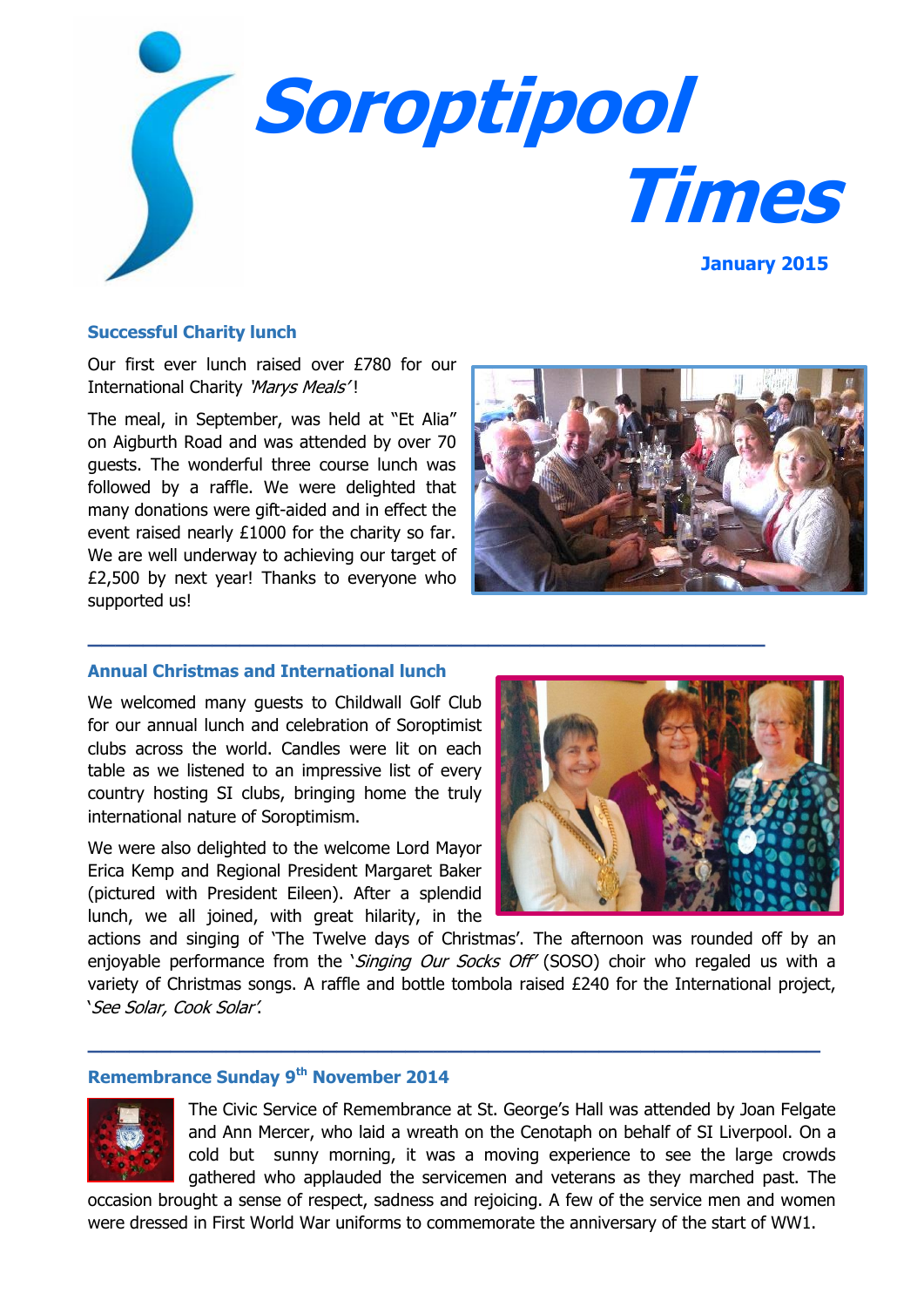# **A happier Christmas for families affected by Domestic abuse.**

In discussion with the managers of Centre 56, it was mentioned that the children attending the nursery and after school club had mentioned that it would be nice to be able to give their mothers a little Christmas present like chocolates. Taking this back to the PAC group focussing on Violence and Conflict, members eagerly agreed to help the children and the Food security group volunteered that they could help out with food goodies for the families at Christmas.

Due to generous support from the club, kind donations, research and hard work by members of the two PAC groups the families enjoyed rather more than what was tentatively asked for:

- 43 children were able to give presents to their Mums. The 13 nursery children gave gifts of a lovely mug, spoon and drinking chocolate. The 30 older children gave their mothers gifts of chocolates and toiletries.
- We gave the nursery children presents of warm cute hats and mittens and the older children had selection boxes.

Checking the gifts before handing over for distribution

28 families enjoyed the contents of a large bag of food treats for Christmas.



(They were also delighted that the children's paintings helped the club win SIGBI photo of the month!)

President Eileen received the following letter, in a folder made by the nursery children, in January

## Dear Eileen,

Many thanks to you and the rest of the ladies who have supported the Centre through thick and thin! I can only say you have done us proud this year, so organised with presents for the children all wrapped and colour coded, but also lovely presents for the children to give to their mums. As if that wasn't enough you produced a bag of goodies for each family- the families just couln't believe it and it reduced a couple of them to near tears- this then started the staff off! I can only re-iterate how much of a difference your generosity makes, giving families something to smile about during the festive season when money is scarce.

Best wishes to everyone in 2015 & thanks from all at Centre 56 Ltd,

Diane Hill, Business support manager



Anne and Iris from the food group with the food bags.

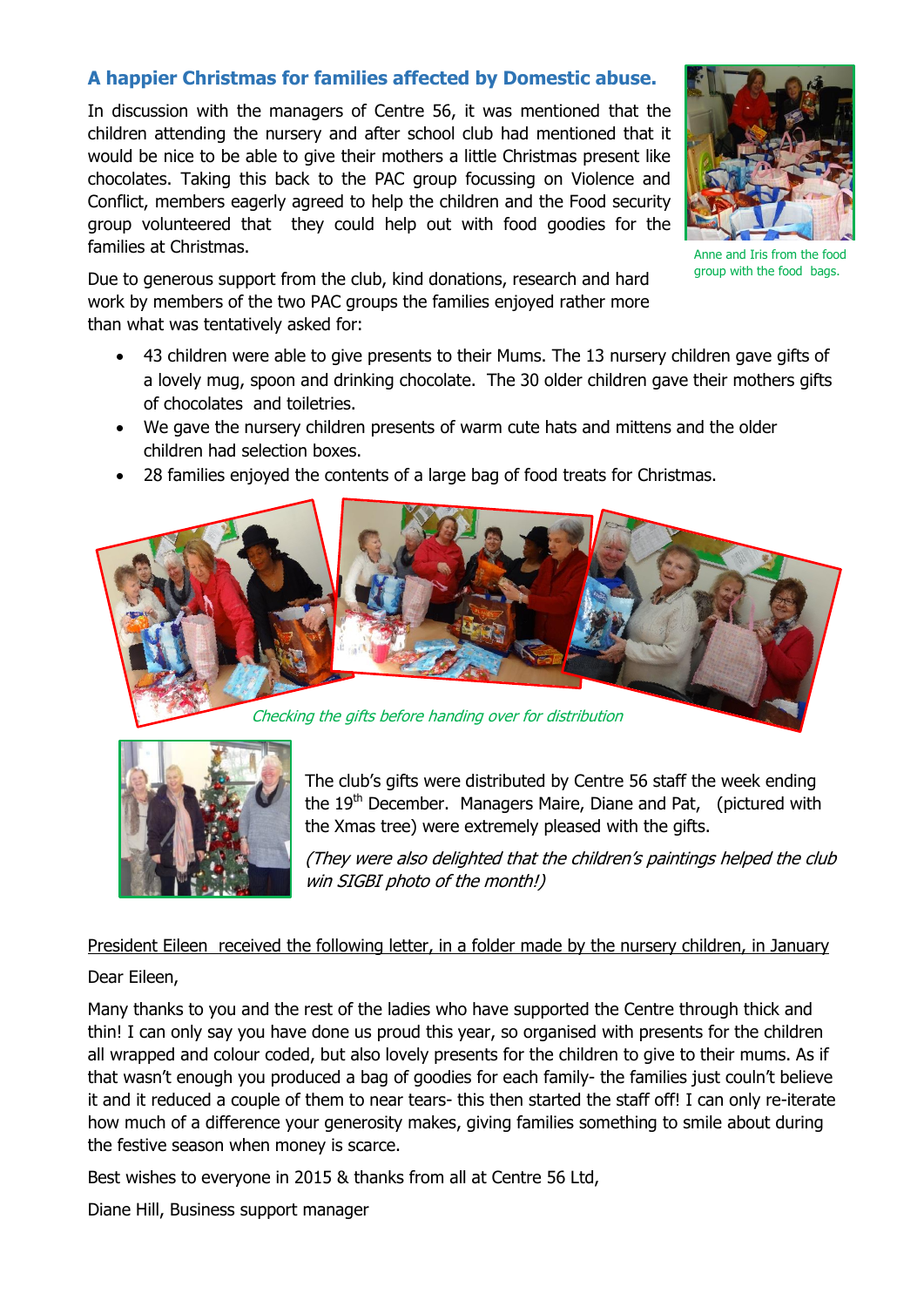# **Carols in the Palm House**

Members and friends enjoyed a lovely evening at Sefton Park Palm House in December for a 'Carols by Candlelight' event.

We were entertained by the talented Liverpool Community choir. Wine, mince pies and carolling all helped put us in the mood for Christmas in this beautiful setting.

Lord Mayor Erica Kemp also attended and spoke about the charity CD which she and the choir had made. The sales of 'Liverpool Heart' will help young people in Liverpool achieve their potential.

**\_\_\_\_\_\_\_\_\_\_\_\_\_\_\_\_\_\_\_\_\_\_\_\_\_\_\_\_\_\_\_\_\_\_\_\_\_\_\_\_\_\_\_\_\_\_\_\_\_\_\_\_\_\_**



## **Scientists work on cure for Dementia diseases**



Club members welcomed Professor Jeremy Turnbull from the University of Liverpool when he gave an excellent talk on the latest research and medication for the treatment of Dementia diseases. This work is funded by the charity ARUK which is President Eileen's chosen charity. Jerry spoke of how scientists have linked the development of the disease to the as yet unexplained trigger caused by glycogen to the brain structure. The university is one of only two institutions involved in this area of research. As ever, this vital work is underfunded and grants awarded by Alzheimers Research UK will be

boosted by money raised by the club later this year.

#### **Enjoyable social event**

A cheese tasting event was held at the Aigburth Peoples Hall in November. It was very well attended by members, family, friends and visitors.



The evening was hosted by the Liverpool Cheese Company. They provided

**\_\_\_\_\_\_\_\_\_\_\_\_\_\_\_\_\_\_\_\_\_\_\_\_\_\_\_\_\_\_\_\_\_\_\_\_\_\_\_\_\_\_\_\_\_\_\_\_\_\_\_\_\_\_**



samples of a variety of unusual cheeses with a talk giving interesting facts. One of the popular ones was a brown cheese from Norway which had been caramelised! The event was not only a social success but we also raised funds for our charities.

Attendees also enjoyed the wine on offer, the accompanying relishes, crackers and breads and the fun quiz!

**\_\_\_\_\_\_\_\_\_\_\_\_\_\_\_\_\_\_\_\_\_\_\_\_\_\_\_\_\_\_\_\_\_\_\_\_\_\_\_\_\_\_\_\_\_\_\_\_\_\_\_\_\_\_**

#### **Bring and Buy Coffee Morning**

A Bring and Buy coffee morning was held at Gill's home at the end of November. It was wonderful to taste and buy the lovely homemade cakes made by members and to buy hand-crafted cards and gifts, with Christmas in mind. The event was thoroughly enjoyable and raised £225!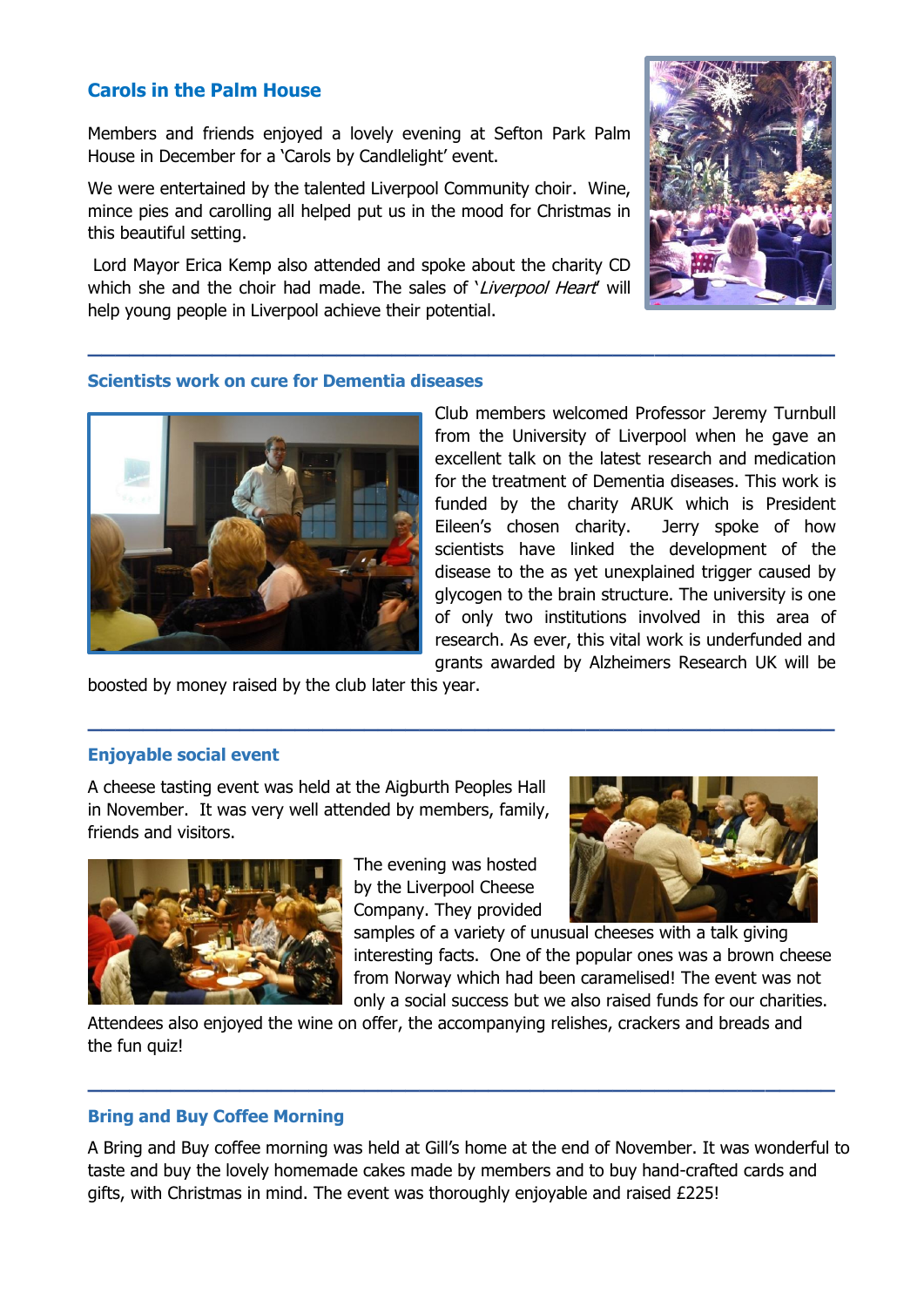# **Welcoming our Sisters from India**



We were delighted to welcome two Soroptimists from India in early November. Members of executive met with Nisha Ghosh and Naina Shah for dinner at Et Allia. We shared experiences of our projects as the conversation flowed. As the evening finished gifts were accepted from the guests. Naina, National Programme Action Chair, presented us with several different sachets of

specialist teas- each making 10 cups.

Nisha , SIGBI friendship link coordinator, gave each of us a strong woven carrier bag, designed to replace plastic carriers. These quality bags each came with a tag on which was written:

## **The Story of a little bag**.

This small bag is a message. It is about changing ourselves, learning new values and taking responsibility. Every single bag can effectively prevent dumping of hundreds of throw away plastic bags. Making 100,000 bags will create jobs for 500 people for one month.



Naina and Nisha with gifts

We gave our guests souvenir books from Liverpool in return.The following day we took our visitors to meet the Widnes club and to join in with celebrations of regional President Victoria's year.

**\_\_\_\_\_\_\_\_\_\_\_\_\_\_\_\_\_\_\_\_\_\_\_\_\_\_\_\_\_\_\_\_\_\_\_\_\_\_\_\_\_\_\_\_\_\_\_\_\_\_\_\_\_\_**

## **Dorothy raises Awareness of FGM**

Club member Dorothy Zack-Williams was invited to be a presenter when SI Crosby organised an awareness day on 'Women Against Violence'. Dorothy was a part of a team of speakers including a survivor of arranged marriage, and a manager from south Liverpool supporting victims of domestic violence. Dorothy gave an enlightening presentation about FGM. The day was both challenging but educational for the guests and Dorothy's contribution was



much appreciated, as seen in the photo. This event followed her presentation given at the regional meeting. Well done Dorothy!

**\_\_\_\_\_\_\_\_\_\_\_\_\_\_\_\_\_\_\_\_\_\_\_\_\_\_\_\_\_\_\_\_\_\_\_\_\_\_\_\_\_\_\_\_\_\_\_\_\_\_\_\_**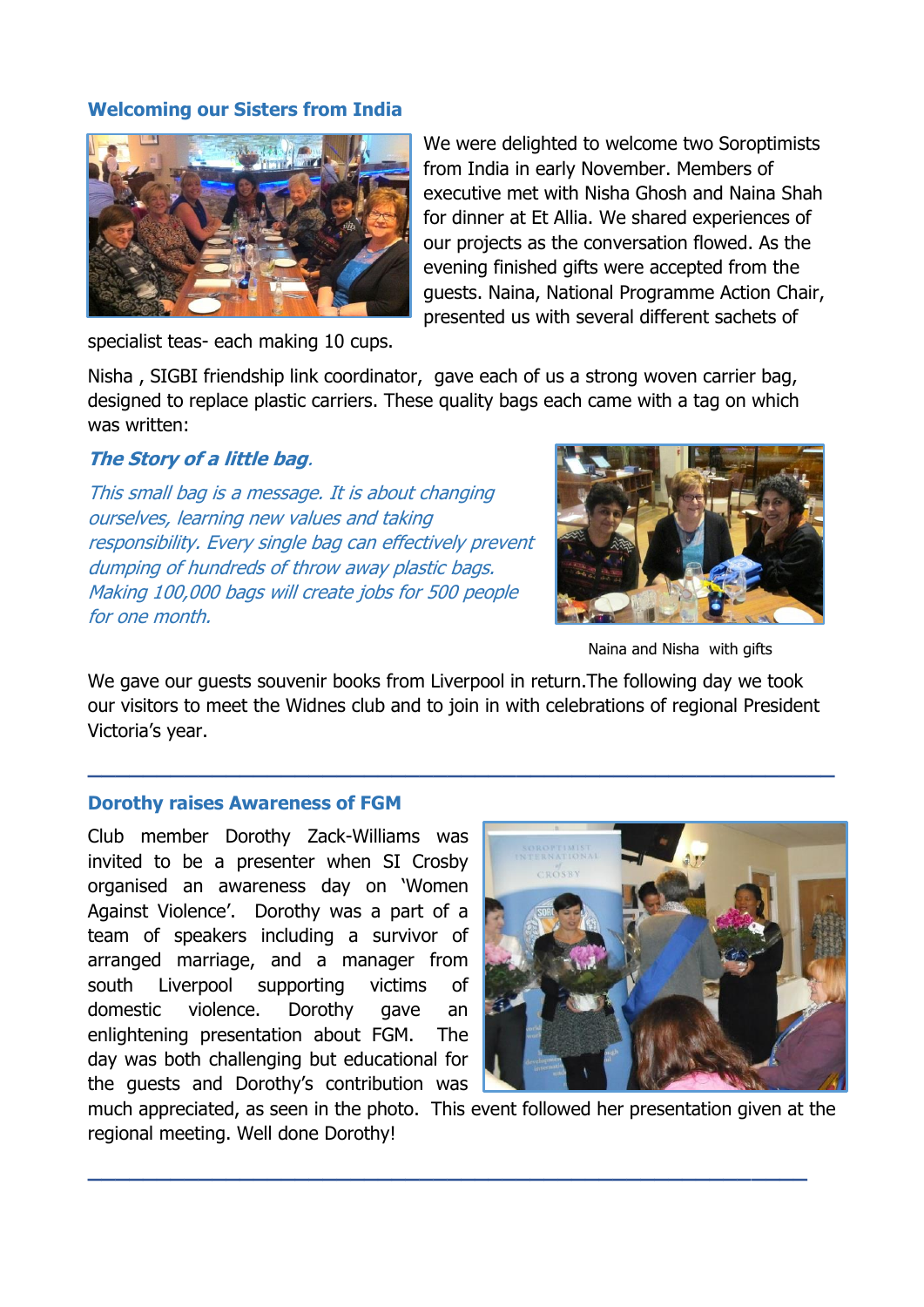## **Donation for 'Beat Abuse'**



At the November club meeting, IPP Anne presented a cheque to Paula Smith from South Liverpool Domestic Abuse Services, on behalf of her former pupil, Kelsey, who died as a result of domestic violence. Paula gratefully received a cheque for £500, which will be used to fund a programme called "Beat Abuse" aimed at keeping teenagers safe in their relationships and led by some of Kelsey's friends.

It was really appropriate that during the same evening the club members dressed in orange to mark UNITE's Women Against Violence campaign.

# **Marking 16 Days of Action against gender based violence**



The 16 Days Campaign is an international campaign that started in 1991. Since then, over 5,179 groups in 187 countries have taken part. The Campaign grows every year with more people getting involved and speaking out about violence against women.

SI Liverpool showed solidarity with women around the world working to support the campaign, marking its beginning by wearing orange. The colour orange symbolises a better future without this human rights violation. One in three women worldwide face abuse, violence and rape every day.

The 16 Days of Action ran from 25th November, the UN International Day of Elimination of Violence against Women, to 10th December, Human Rights Day. The campaign spans these 16 Days in order to highlight the link between violence against women and human rights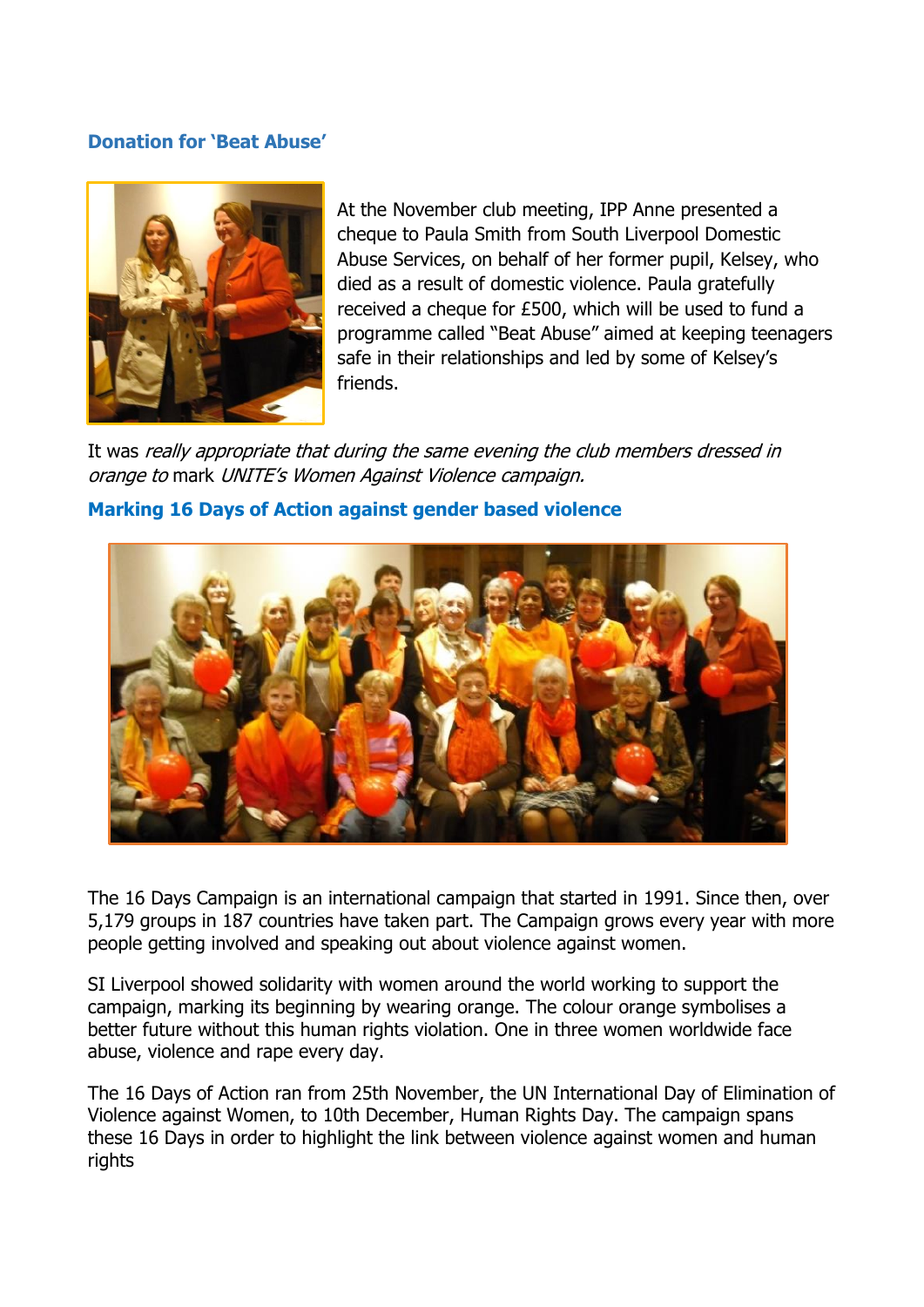# **80th SOROPTIMIST INTERNATIONAL CONFERENCE-WOMEN LEADING THE CHANGE**

#### A report written by club member Dorcas, on her first experience of attending conference.

On the  $6<sup>th</sup>$  of November, I travelled with other Soroptimists from the neighbouring areas to



Harrogate. There were three of us from Liverpool and I was glad that I had fellow sisters with me as they really took me under their "wing" as a "first timer". We got to our Hotel within two hours thanks to Maureen who had organised the coach and Dot for organising our hotel. We had few hours to rest, change and had dinner.

My objectives in attending the conference were to enhance my knowledge about Soroptimist international and find out more about all the activities where women have made differences and enabled those in need internationally to become more independent, have food to eat and

empowered to start small business like the women at the Kori village in Sierra Leone. The conference started at 8pm with the fantastic ceremony of presentation of the flags of the Federation, the United Nations and Soroptimist International flags which were carried by the SI Yorkshire members. The flags represented the countries of the 1400 delegates. We were welcomed by the conference Chair and President of SI Harrogate and District. The Federation President declared the conference opened. We were then entertained by the Harrogate Brass Band. What a way to finish a tiring day.

Friday began with the keynote speaker-Sahar Hashemi OBE. She told us how she started her coffee business and how she never gave up until she achieved her aim. She applied to 40 Banks for a start-up loan and had 20 interviews and only one did not reject her. Her motto to her success is "Leap and the Net will appear". She was inspirational and challenged us to believe in ourselves to achieve our aims and objectives. The morning continued with the Programme Action relating to Club Projects which educate. We had presentations such as Adult Literacy Drive Project by the SI Bombay by which the attendees were taught English language, numerical and job skills. SI Litchfield made dresses for girls at an orphanage in Burkino Faso and SI Enugu Coal City made donation of education materials to the Adult Literacy Centre. All the SI Clubs were supporting all the centres enabling the girls and women to learn.

We had a report back from the Programme Action Awards 2013 which is about the Kori Project at the Kori Village. We were informed how fewer girls were circumcised last year because of the work done by SI Thames Valley. The circumcisers were given money for another trade around the time of circumcision (Easter and before Christmas). Through the Project, women have been empowered to start trading and they are being empowered to manage themselves. We had emotional talk about the current



state of the village due to Ebola. We were informed that money was needed to send container of items to Sierra Leone. It was so moving that over £7000 was raised by the end of the Conference

The AGM was held in the afternoon and there was a lengthy discussion on Associate Membership. The motion was not passed because it did not get 75% of the vote. The AGM was run in a very efficient way giving opportunity to members to ask questions or raise their views. The day finished at 18.00 hours which gave us a free evening to enjoy a Chinese meal together.

Saturday began with another inspirational speaker Professor Susan Vinnicombe. She spoke about the myths around women not getting to the top such as "women are not interested, they have no leadership style neither do they like taking risks". She gave us key factors for career success for example women should have confidence in themselves, be self-productive, be a risk taker and have a compatible portfolio.